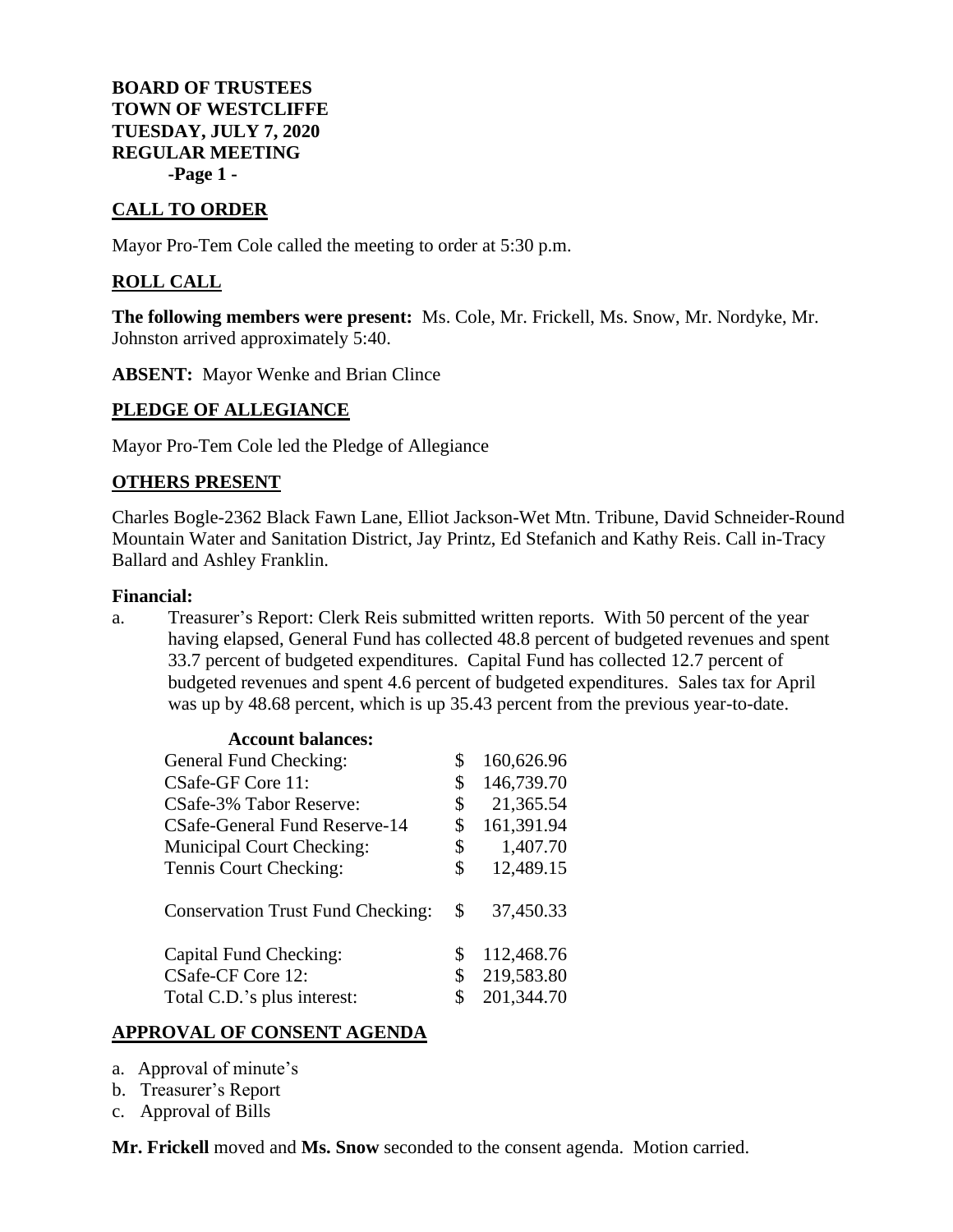**BOARD OF TRUSTEES TOWN OF WESTCLIFFE REGULAR MEETING TUESDAY, JULY 7, 2020 -Page 2 -**

### **OLD BUSINESS**

None

#### **NEW BUSINESS**

## **a. Consideration of request to provide office space at no charge for a regional Economic Disaster Coordinator-Charles Bogle.**

Mr. Bogle requested office space at no charge to support a regional Economic Disaster Coordinator for two years and a letter of support for the grant request. Two requirements of the grant are to have three staff members and an office. There is some funding for hardware, no furniture or to pay for office space. There would only be one person in this office. There is a person interested in the job for the Custer County office.

The Board of Trustees felt it was a great service but, one of the concerns was creating more cleaning required during the pandemic and more exposure to staff. If allowed other non-profits will want to start using the building again. There isn't air circulation or windows in the basement. The other concern was liability insurance, would there be coverage if a person fell down the stairs. Attorney Printz stated there would need to be insurance of holding the Town harmless.

The Board of Trustees asked if there were other options and why can't the person work from home. Mr. Bogle responded there are some other options that he will need to explore.

Mayor Pro-Tem Cole called for a motion to approve the request for office space for SCEDD. A motion was not made, the motion dies on its own. The Board of Trustees asked Mr. Bogle to draft the letter of support for the Town to sign.

### **b. Consideration of request to approve a support letter to Round Mtn. Water and Sanitation District for a reservoir feasibility study and design – David Schneider.**

Mr. Schneider gave a brief history on the water. We need an additional storage site for the water per the Decree. Round Mtn. owns 20 acres at Gallery Well site south of town on the west side of the highway. It is an ideal place for a reservoir to store the augmented water. A grant has been applied for with the Colorado Water Conservation Board for a Feasibility Study and Reservoir Design. They recommended getting letters of support from people in the water district. He stated there is a very good chance of getting the grant.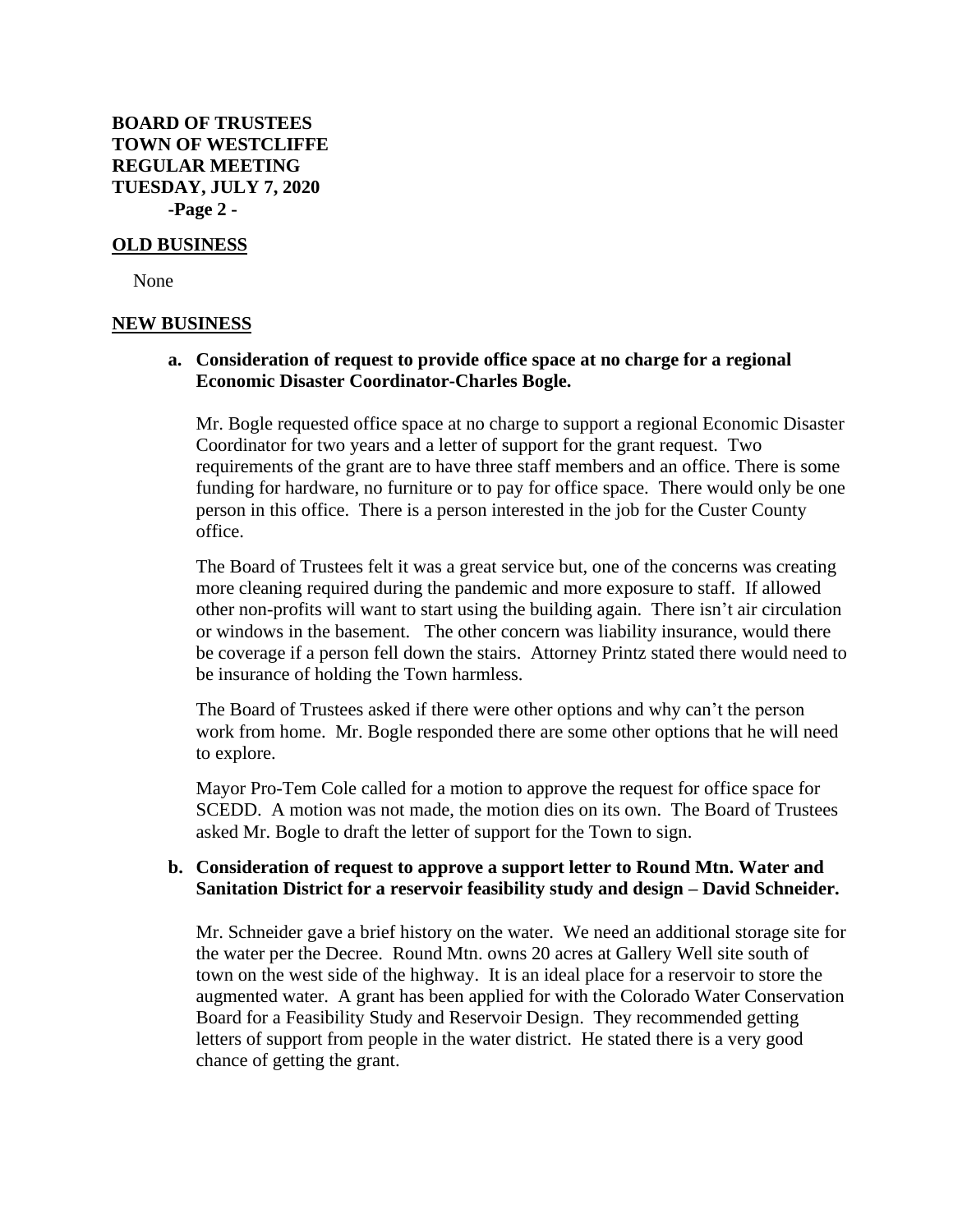**BOARD OF TRUSTEES TOWN OF WESTCLIFFE REGULAR MEETING TUESDAY, JULY 7, 2020 -Page 3 -**

### **NEW BUSINESS CONTINUED**

- **ACTION: Ms. Snow** moved and **Mr. Nordyke** seconded to approve a support letter to Round Mtn. Water and Sanitation District for a reservoir feasibility study and design. Motion carried.
- **c. Consideration transferring \$281,816 from the General Fund to the Capital Fund per the 2019 Audit and possible approval or filing an extension for the 2019 Audit.**

Mayor Pro-Tem Cole explained the options are to schedule a special meeting to discuss this, today we could decide on a smaller amount and wait until the end of the year to transfer more. We need to submit it by the end of this month or file for an extension.

Clerk Reis explained that the 2019 Audit reflects per the Town's General Fund Policies that any amount over 40% of the Ending Fund Balance is to be transferred to the Capital Fund. It also states that during an economic downturn the Board of Trustees can determine a lesser amount be transferred or none. It can be transferred at the end of the year. She recommended that no more than \$75,000.00 be transferred now. She also stated it is a board decision, it is a concern to make sure bills can be paid throughout the end of the year. The Board of Trustees agreed.

> **ACTION: Mr. Nordyke** moved and **Mr. Frickell** seconded to accept Clerk Reis's recommendation. Motion carried.

Clerk Reis explained that a second motion is needed to approve the 2019 Audit reflecting the \$75,000.00 transfer.

> **ACTION: Ms. Snow** moved and **Mr. Frickell** seconded to approve 2019 Audit with the \$75,000.00 transfer. Motion carried.

### **d. Consideration of request to approve Ord. 4-2020 amending Title 4, Chapter 3, Liquor Licensing Matters.**

Clerk Reis explained the amendment is to update the C.R.S. numbers as they have changed. It is just a house keeping item.

> **ACTION: Mr. Frickell** moved and **Mr. Nordyke** seconded to approve Ord. 4-2020 amending Title 4, Chapter 3, Liquor Licensing Matters. Motion carried.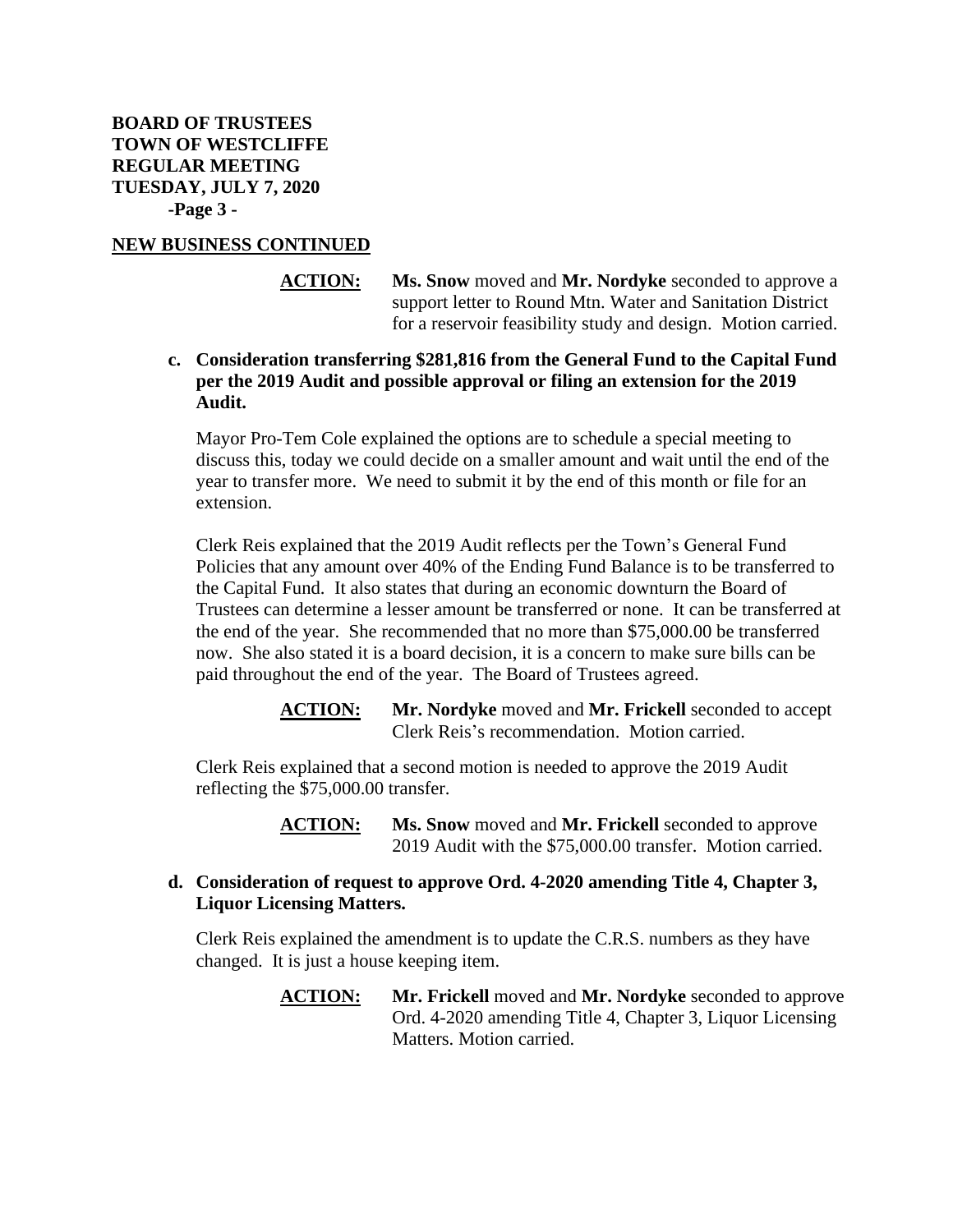### **NEW BUSINESS CONTINUED**

#### **e. Accept the Town Attorney's resignation.**

Several board members thanked Attorney Printz for his service not only to the Town but, to the community and appreciate everything he has done for many years.

> **ACTION: Mr. Frickell** moved and **Mr. Nordyke** seconded to accept Attorney Printz's resignation with regret. Motion carried.

#### **f. Determine process of search for a Town Attorney.**

Attorney Printz stated under normal circumstances, this should be put out for bid. You need to choose how you want to advertise it and the wording you would like to use. There is an exception to that rule, if there are no qualified candidates that you can determine, you can make a selection from a soul individual if you choose to. My recommendation is to do the proper process and put it out for bid.

Attorney Printz asked Attorney Wade Gateley to attend tonight, you can speak with him is you choose. He has had municipal experience. The board agreed it should be put out for bid.

**g. Executive Session for the purpose of determining positions relative to matters that may be subject to negotiations, developing strategy for negotiations, and/or instructing negotiators under C.R.S. Section 24-6-402(4) (e) - Town Attorney.**

An Executive session was called for the purpose of determining positions relative to matters that may be subject to negotiations, developing strategy for negotiations, and/or instructing negotiators under C.R.S. Section 24-6-402(4) (e) - Town Attorney.

> **ACTION: Mr. Frickell** moved and **Ms. Snow** seconded to move an Executive session was called for the purpose of determining positions relative to matters that may be subject to negotiations, developing strategy for negotiations, and/or instructing negotiators under C.R.S. Section 24-6-402(4) (e) - Town Attorney. Motion carried.

At 6:03 p.m. the regular meeting was recessed. Executive Session was convened at 6:05 p.m.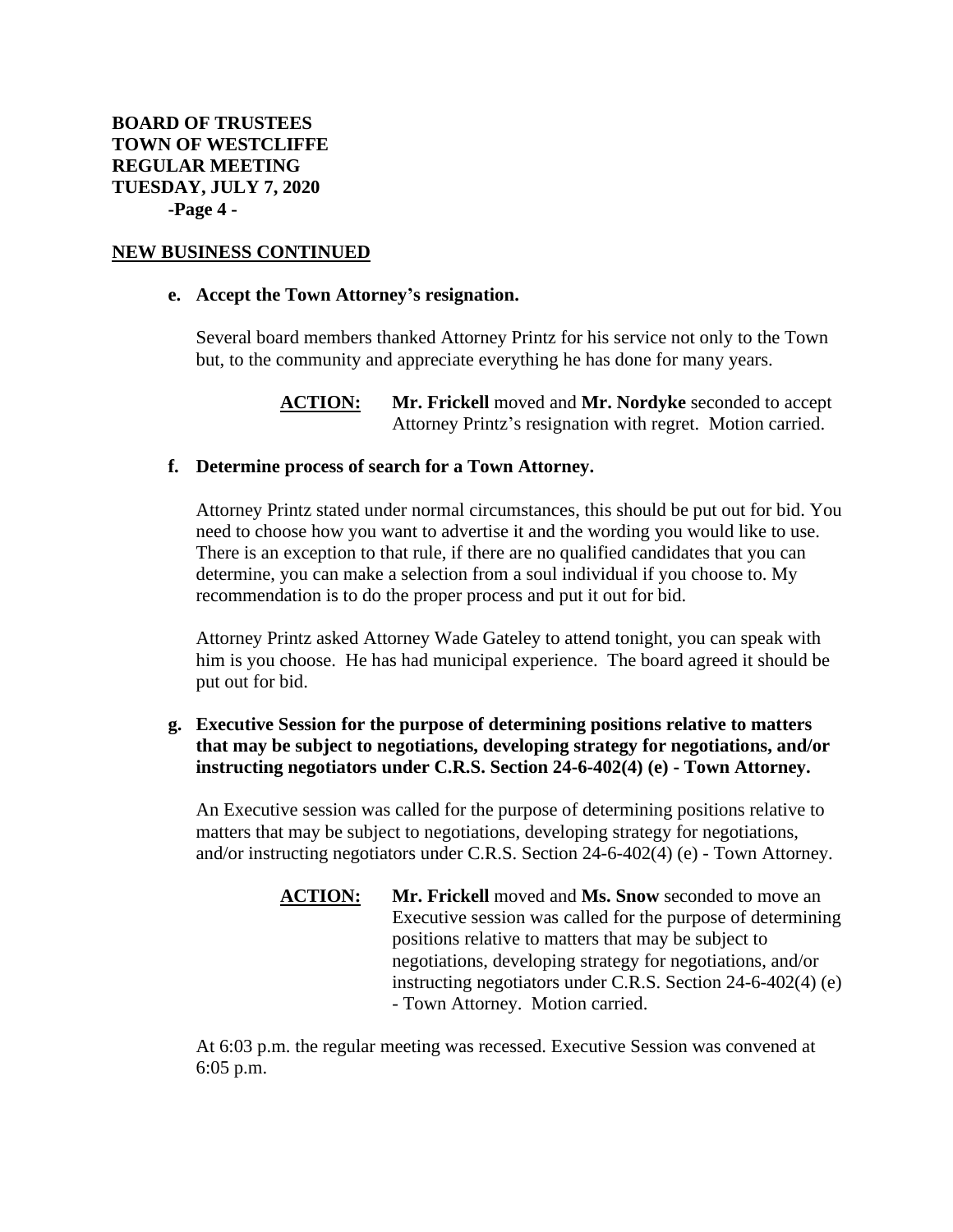**BOARD OF TRUSTEES TOWN OF WESTCLIFFE REGULAR MEETING TUESDAY, JULY 7, 2020 -Page 5 -**

### **NEW BUSINESS CONTINUED**

#### **Regular Meeting**

At 6:23 p.m., Mayor Pro-Tem Cole reconvened the regular meeting and announced that the Executive Session had been concluded. She stated that in addition to herself, the participants in the Executive Session were Ms. Snow, Mr. Frickell, Mr. Nordyke, Mr. Johnston, Ms. Cole, Ed Stefanich, Wade Gateley, Jay Printz and Kathy Reis. Wade Gateley left during the Executive Session. For the record, Mayor Pro-Tem Cole asked that if any person participating in the Executive Session who believed that any substantial discussion of any matters not included in the motion to go into Executive session occurred during the Executive Session in violation of the Open Meetings Law, to state his or her concerns for the record.

Mayor Pro-Tem Cole asked the board members to review the RFP prior to the workshop and special meeting to make changes. They all agreed that Mayor Wenke needs to be involved. The meeting will be schedule when he is available. Clerk Reis will send out a date. The board requested that Attorney Printz attend.

#### **STAFF & COMMITTEE REPORTS**

#### **a. Report from Town Clerk**

No report.

### **b. Report from Town Manager**

Mr. Stefanich reported the chip seal has been completed. The park projects are behind due to the chip seal project. The Pocket Park has been formed up for the sidewalk and stage, also the ADA ramps at the Summit Park restroom. Locks, grab bars, etc. need completed. This all should be done in the next week and a half.

Part of the fence on the south side is destroyed, boulders have been put in its place.

Attorney Printz was concerned about the platform at Chappy's not having a barricade up. It is a safety concern. Mr. Stefanich reported the barricades have been ordered and should arrive at the end of this week or next week. It was suggested that Chappy's park a vehicle on the east side of the platform during the times it is in use until the barricade are put in place. Attorney Printz said that would be acceptable.